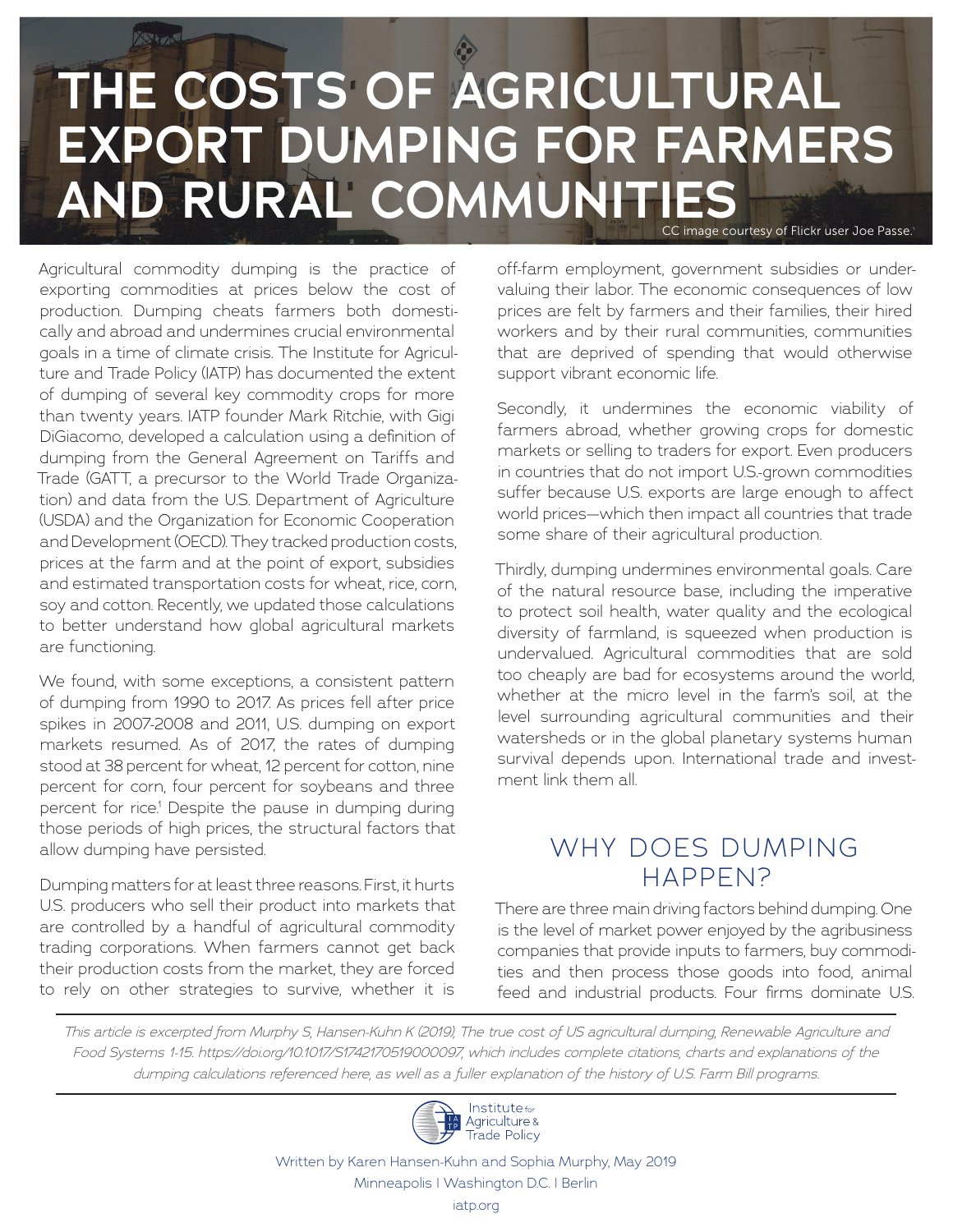

#### Graph 1: Dumping rates for major U.S. commodities, 1990-2017

Note: No data available for 2004.

domestic agricultural commodity supply chains and the international grain trade: Archer Daniels Midland, Bunge, Cargill and Louis Dreyfus.2 They are estimated to control 75-90 percent of global grain trade. In many markets, just one or two firms are present.<sup>3</sup>

Grain traders are heavily involved in commodity processing. They are vertically integrated in the market. This means that the costs at different stages of the commodity value chain remain internal to the firm's operation, including the price of corn purchased on the commodity exchange, the price of the processed products made from that corn at the crushing plant and the cost of the grain provided to a feed lot operator for meat production.

In effect, agribusinesses that buy and process agricultural commodities have the market power to push prices below the level that would provide a reasonable profit to producers and then to appropriate value from other stages of the supply chain. The persistent gap between production costs and the price farmers receive is evidence the market is not self-correcting.

Government subsidies are the second factor. They make it possible for farm operations to continue by muffling price signals, which would otherwise push more farmers out of agriculture or would, in some other way, reduce supply. The continued production spurs more dumping. There is no question that without subsidies, many more U.S. farms would fail. The real question is whether fewer farms would reduce dumping, which is a factor of the volume of supply, not the number of farms in operation.<sup>4</sup> The long-term trend is toward consolidation and fewer, larger farms, a fact confirmed in the newly released 2017 U.S. Census of Agriculture.

The third factor links the market power of agribusiness and the government programs. Until 1985, when Farm Bill policies started to change, the U.S. government's non-recourse loans acted as a buyer of last resort in the market. Farmers knew that if market prices were less than that foreseen when they borrowed money from the government for their crop, the government would accept that crop in lieu of repayment. This effectively created a price floor that the grain traders had to match or beat. With the elimination of the nonrecourse loan and the eventual transition to revenue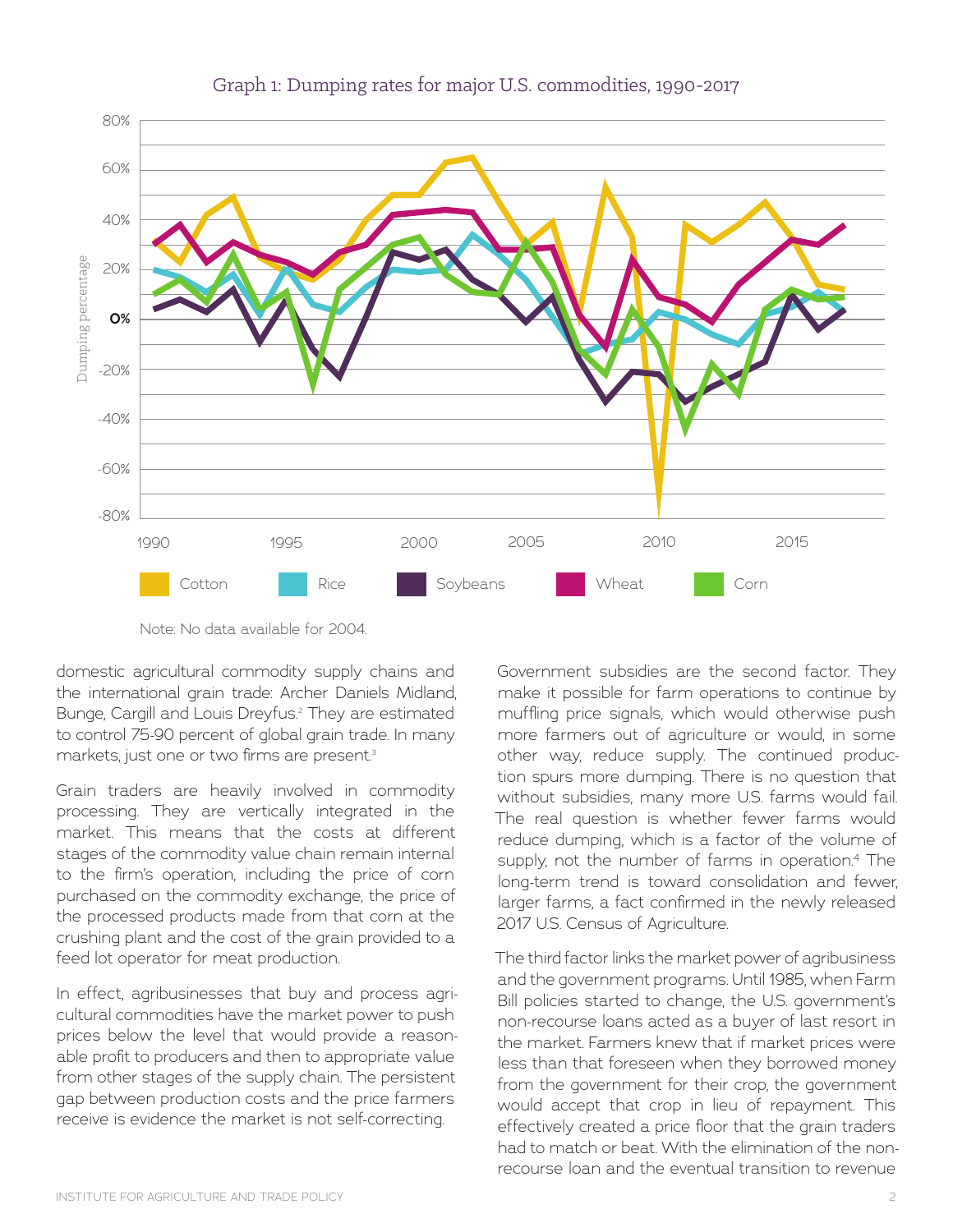and price insurance, farmers lost a bargaining instrument against the market power of grain traders.

Graph 2 illustrates the relative production costs, subsidies and transportation costs for wheat. The pattern is similar for other crops. Both subsidies and dumping are linked to market prices, but they do not track precisely. Subsidies are not large enough, nor do they correlate closely enough, to fully explain dumping. The issue is not only the amount of the subsidies, but the incentives they create to produce massive quantities of certain crops, coupled with the effects of monopoly power.<sup>5</sup>

Farmers will forgo profit and maintain production in the face of losses for a long time. This is a long-observed fact of agriculture that is different than other sectors. Different explanations are offered for this behavior, including culture and community and family ties, as well as economic realities such as the lag that results from holding illiquid assets (land and machinery) and growing a commodity that cannot be produced "just in time." Periods of high prices, if left unchecked, tend to stimulate an overreaction by farmers, resulting in more production than is demanded, thus leading again to lower prices.

As a result, over the last two decades, production has moved in two opposing directions: Toward larger farms and toward micro-farms that respond to emerging urban demand for locally grown produce. While the growth in more sustainable local production is a welcome development, small farms remain highly dependent on off-farm income and vulnerable to financial failure. Volatile prices contribute to that polarization, as smaller farmers are compelled to either sell their land to bigger farms or to buy up their neighbors' land in the hope that expansion will improve returns. The absorption of medium-sized, family-owned farms by larger operators undermines the flow of capital in local economies that historically made

Current Farm Bill programs react to price drops, but they are not designed to resolve them. They compensate farmers when there is a significant drop in commodity prices but do nothing to change the market structures that make farmers price takers in their markets, whether buying from the concentrated farm input supply sector or selling to commodity buyers. The result has been selling trade agreements and projected expanded exports as the way to

agriculture a mainstay of rural economies.<sup>6</sup>

grow markets and compensate for low prices. That response, though, has not solved farmers' lack of bargaining power in relation to commodity traders and processors, most of whom buy from farmers around the globe.

The benefits of export-oriented agriculture tend to accrue to the largest actors, particularly the grain traders most directly involved in international markets. While farmers' planting decisions are locked in seasonally (or even longer), grain traders can react very quickly to changes in markets. These companies have vastly superior access to information, an advantage that is likely to increase in the era of Big Data.<sup>7</sup> Although they have significant capital investments in commodity transport infrastructure, they can offset their risks with futures trading, and their global presence and market power gives them access to buyers and sellers around the planet. Grain traders can profit when prices rise or when they fall, as long as they successfully predict the direction of change. If the U.S. soy harvest fails, traders can source from Brazil or Argentina; if demand in China dips, they find customers in Malaysia. As importantly, grain traders are in the business of adding value to primary commodities, whether they are fattening animals with soy or turning corn into ethanol.

The risks inherent in agricultural production, such as unpredictable weather, fall on farmers. The risks of unstable markets, too, are a problem. Limiting production is not really an option if prices are expected to